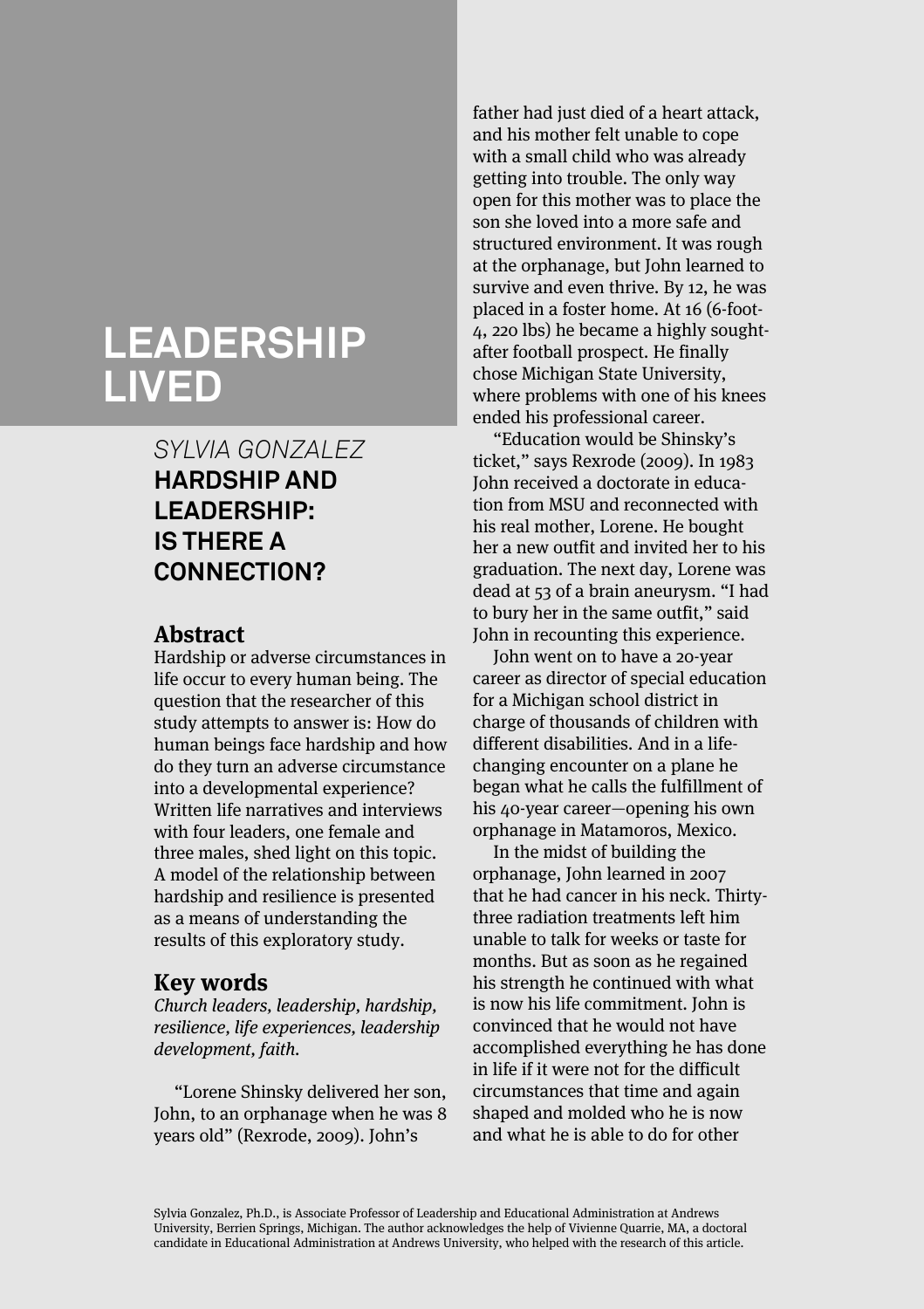children that, like him, face life without a parent.

## **Hardship—the Great Life Equalizer**

Hardship affects the wealthy and the poor; the young and the old; the corporate CEO and the teacher in a one-room school. "The human condition guarantees that each life will encounter natural and largely unpredictable trauma. . . . Leadership, by its very nature, is entwined with adversity" (Stoner & Gilligan, 2002, p.17).

Given this sober dose of reality, the question that begs to be answered is this: How do human beings face hardship and how do they turn an adverse circumstance into a developmental experience? Since leadership is my professional interest, the above question even goes a bit deeper: Does hardship play a role in leadership development? Can people learn important leadership skills and competencies from their own experiences with hardship?

These and other related questions led me to start researching this topic two years ago. However, it was not until I faced my own set of hard circumstances that I began to understand the life-changing impact that hardship has on an individual. Kolb's (1983) cycle of the experiential learning process has been validated in my own experience; I was better able to understand the role of hardship in shaping and molding leadership by the concrete experience of my own and others' difficulties, as well as by the theoretical research I undertook.

Different researchers have been toying with the idea that there are formative leadership experiences that deeply impact leaders and the way they practice their leadership (Janson, 2008; Luthans & Avolio, 2003; Kotter, 1988; Clinton, 1988). Some

researchers call these formative experiences with hardship "coping with struggle" (Janson, 2008), "triggers" or "critical events" (Luthans & Avolio, 2003), even "crucibles" (Bennis & Thomas, 2002). The best definition I have found for these critical events was one provided by Bennis and Thomas (2002), who posit that these events are transformative experiences through which these individuals come to a new sense of identity, especially after deep self-reflection that forces leaders to question who they are and what really matters to them. Bennis and Thomas (2002) interviewed more than 40 top leaders in business and in the public sector, and found that all of them pointed to unplanned, intense, and traumatic experiences that transformed them and developed in them distinct leadership capabilities. When the Center for Creative Leadership studied how lessons of experience mold leadership capabilities (Moxley & Pulley, 2003, 2004), they were surprised that the men and women they interviewed mentioned "hardship" more than any other life experience as being crucial for their development as leaders.

According to the authors mentioned above, hardship is different from other developmental experiences because it is not intentional, and the lessons are usually learned in retrospect, through reflection. The element that is usually present in any hardship circumstance is a sense of loss "of credibility, control, self-efficacy, or identity" (Moxley & Pulley, 2003, p. 185). This sense of loss provokes self-reflection: What is happening to me? Did I do anything wrong? Was there anything I could have done to prevent this? Where do I go from here? What is important for me? What are my core values? How do I face life after this? How do I face my work after this?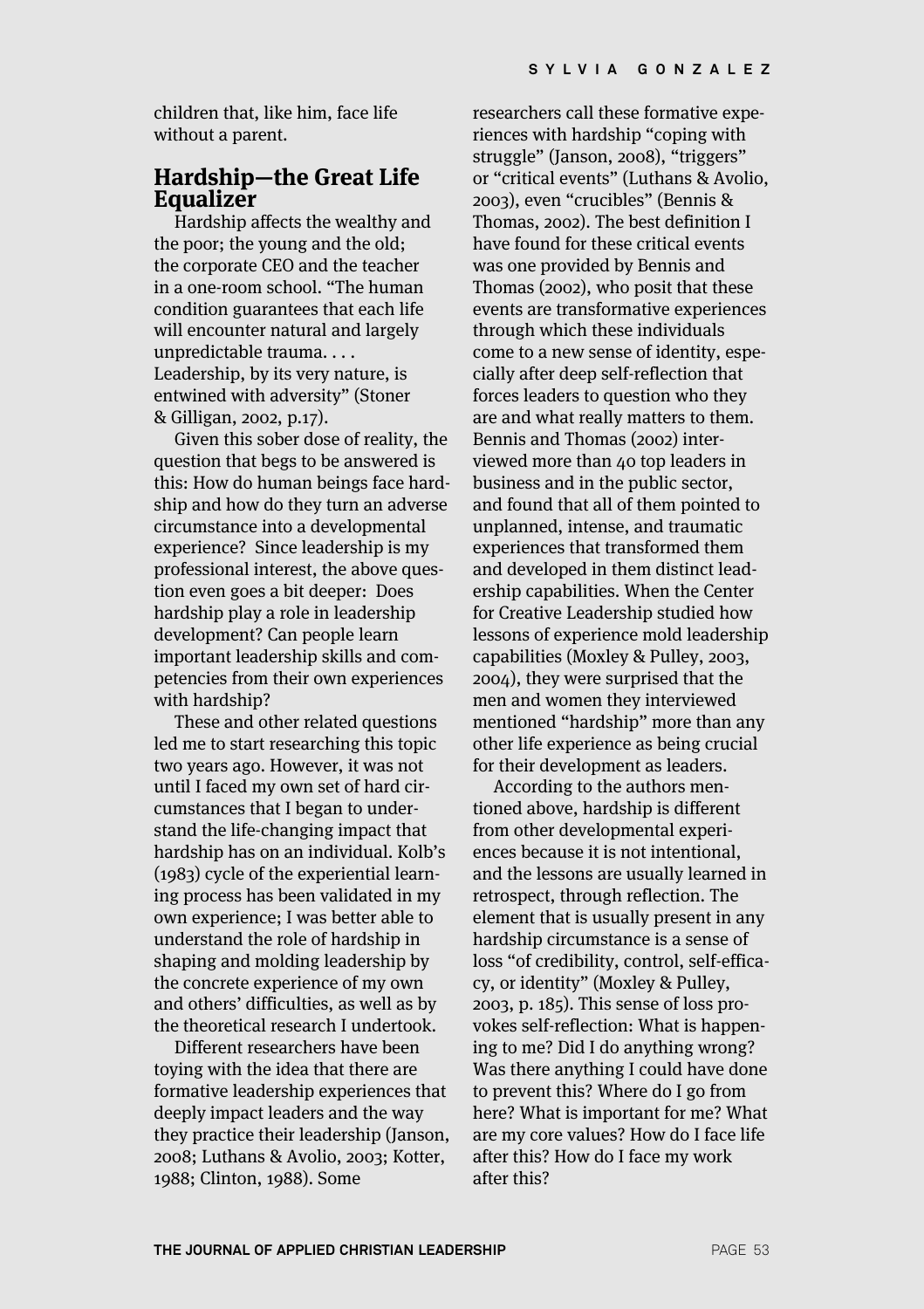Van Velsor and McCauley, editors of the Handbook for Leadership Development (2004), make the following statement:

Dealing with losses, failures, and disappointments can also stretch people. Job loss, business mistakes, damaging relationships, and similar events can cause a great deal of confusion, often stimulating a search for new meaning and understanding . . . . These kinds of experiences, which we call hardship, startle people into facing themselves and coming to terms with their own fallibilities. Hardships also teach people how to persevere and cope with difficult situations. (p. 9)

The Center for Creative Leadership's study of hardship concluded that there are many lessons that can be learned from adversity. The study describes four lessons that came out of their research: selfknowledge, sensitivity and compassion, limits of control, and flexibility. Because hardship experiences are not intentional, they act as a "wake-up call" to look inwards and decide what is important for one's life. This first lesson, self-knowledge, is essential for clarifying core values and beliefs (Moxley & Pulley, 2003). It is also essential to come face to face with one's limitations and weak spots, thus fostering the emergence of more balanced leadership practices.

Being sensitive and compassionate are not traits that come easily for leaders who may have had to fight their way up to the top. However, it is hardship experiences that make leaders more aware of what others are going through, of the fears and hopes of others, and the vulnerability that exists in everyone's lives. I cannot imagine Nelson Mandela's response to the difficulties of post-apartheid

South Africa if he had not been tested in the crucible of 27 years in prison (Stengel, 2009; Mandela, 2000). In Nouwen's (2004) words, "wounds… [are] a call for deeper understanding" (p. 56), not only of our own wounds but of other people's wounds.

Hardship events conspire against the idea that leaders can have unlimited control of circumstances. And yet many behave this way until they come face to face with the reality that some things are totally out of their control. Illness or the death of a loved one, even market crashes, or downsizing, are not within anyone's control. From hardship, leaders learn that they cannot control everything in their lives. The only thing that can be controlled is their response to situations of adversity (Moxley & Pulley, 2004). Stoner and Gilligan (2002) call this lesson a "control reframe" by which leaders learn the ability to "turn loose what they cannot control, then concentrate their energies where they can have an impact" (p. 21). Turning loose in this case involves making a conscious decision to let go of that which is beyond a person's control.

Today's world is changing constantly, so it is not surprising that research shows that flexibility is one of the lessons taught by hardship experiences. Moxley and Pulley (2003) explain that their research "suggests that a key lesson individuals can learn from hardship is to be both-and people. They must learn that they can be both tough, standon-their-own-two feet, forceful leaders and empowering, sensitive, and compassionate leaders" (p. 197). This takes an intentional effort on the part of leaders to strike a balance between tasks and people, and to understand that one practice needs to co-exist with the other.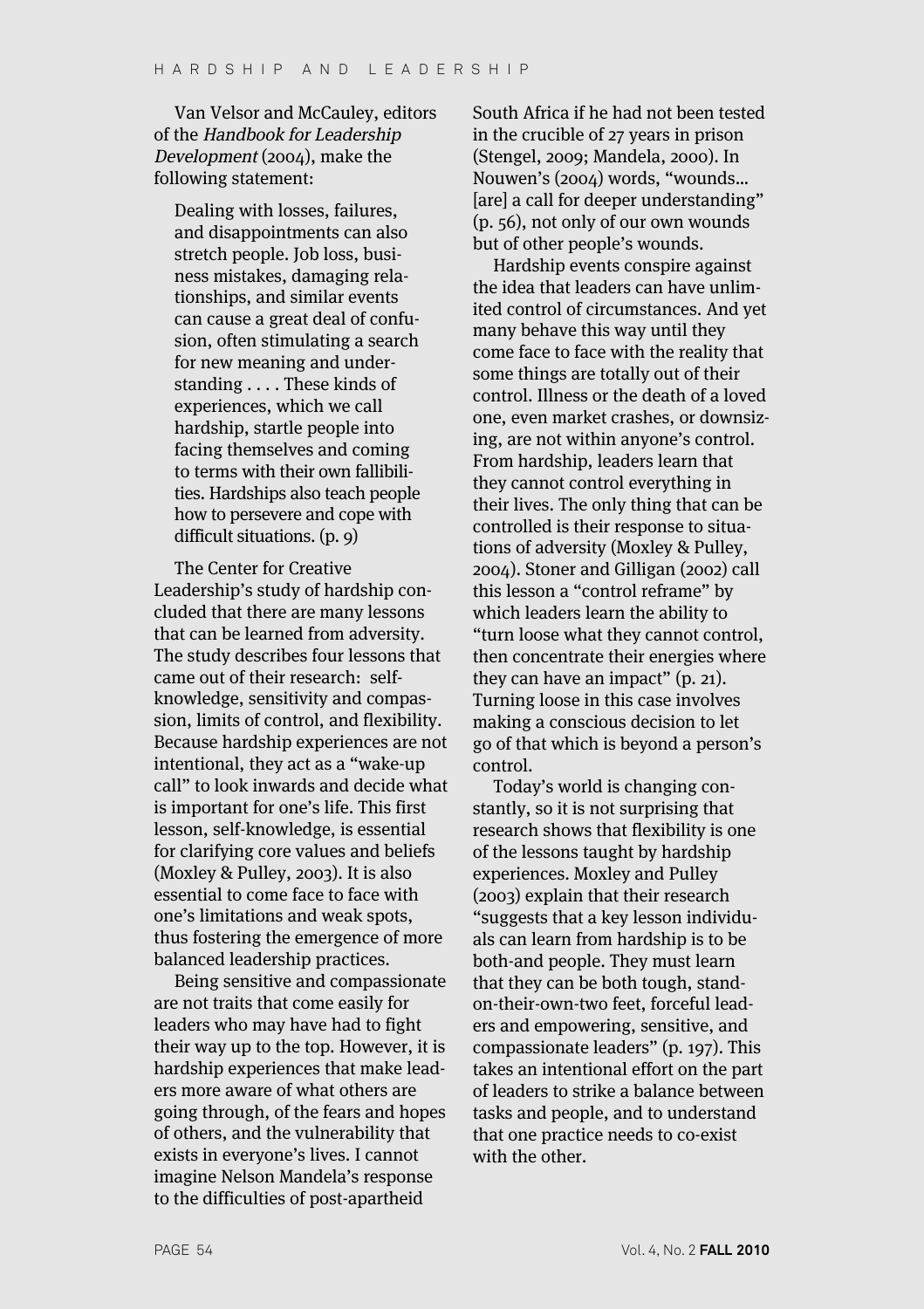#### **Hardship and Resilience**

Hardships are different from other kinds of developmental experiences in that they are linked with resilience. There is no single definition for resilience, but from the large amount of research on the topic, I can say that in essence resilience is the ability to bounce back from adversity or hardship (Moxley & Pulley, 2003; Masten, 2001). Stoner and Gilligan (2002) talk about "leader rebound" when they mention managers that "bounce back" from tests of adversity. According to the Center for Creative Leadership's research, resilience, or this ability to "bounce back" from hard circumstances, consists of individual capabilities that can be learned and developed in a person's life: purpose and meaning, cognitive strategies, improvisation, and social support.

The search for meaning, for reconnecting with one's own core values and beliefs, lies at the heart of the transformational power of hardships. Cognitive strategies refer to the way people understand and process their hardship. "Resilient people see things as they are and deal with reality in a constructive way" (Moxley & Pulley, 2004) instead of falling prey to what Frank (1997) called a "chaos narrative," in which individuals become trapped in a spiral of recounting endlessly their devastating wound, without the capacity to move forward. The ability to improvise with the resources at hand is also a wellresearched characteristic of resilience, what Masten (2001) calls the "basic human adaptational system" (p. 227). Finally, social support, in the form of family, friends, colleagues and church members, plays a pivotal role in building the capacity of an individual to bounce back from hardship.

#### **Methodology**

I am interested in stories of hardship, but much more, in stories of how leaders have been able to overcome hardship and turn it into a developmental experience in their leadership journey. My own life had a sudden wake-up call when I was ten years old and my father died of a sudden heart attack, at the age of 53. He was my soulmate, my friend, my companion, the one who walked with me to school every day and who waited for me at the end of school, carrying my bag the three or four city blocks to where we lived. His untimely death devastated my mother and me, and we were left bereft of the quiet presence of my father in our lives as provider, mentor, and protector. How heavy my schoolbag was as I walked alone those blocks, how much I missed him when I got out of school and did not see him waiting for me. Many years later, I found a Heavenly Father and I embraced Him, and it was easy, because I already knew what a father meant and how much a father could love me.

I have faced many hardships in my life, and with the help of my Heavenly Father, I was able to bounce back and forge ahead. This is why many of the stories of hardship resonate with me. I feel the hurt, the anger, the loneliness. Human beings experience many kinds of hard circumstances, but they all go back to essential deep-seated sentiments: anger, frustration, sadness, hurt, grief, anxiety, depression, loneliness.

While conducting a doctoral program in Leadership, I got a view into the role hardship plays in leaders' lives. The students had been asked to write a narrative of how their lives as leaders were shaped by their life experiences, and how this impacted their leadership and their vision. This introspective reflection is con-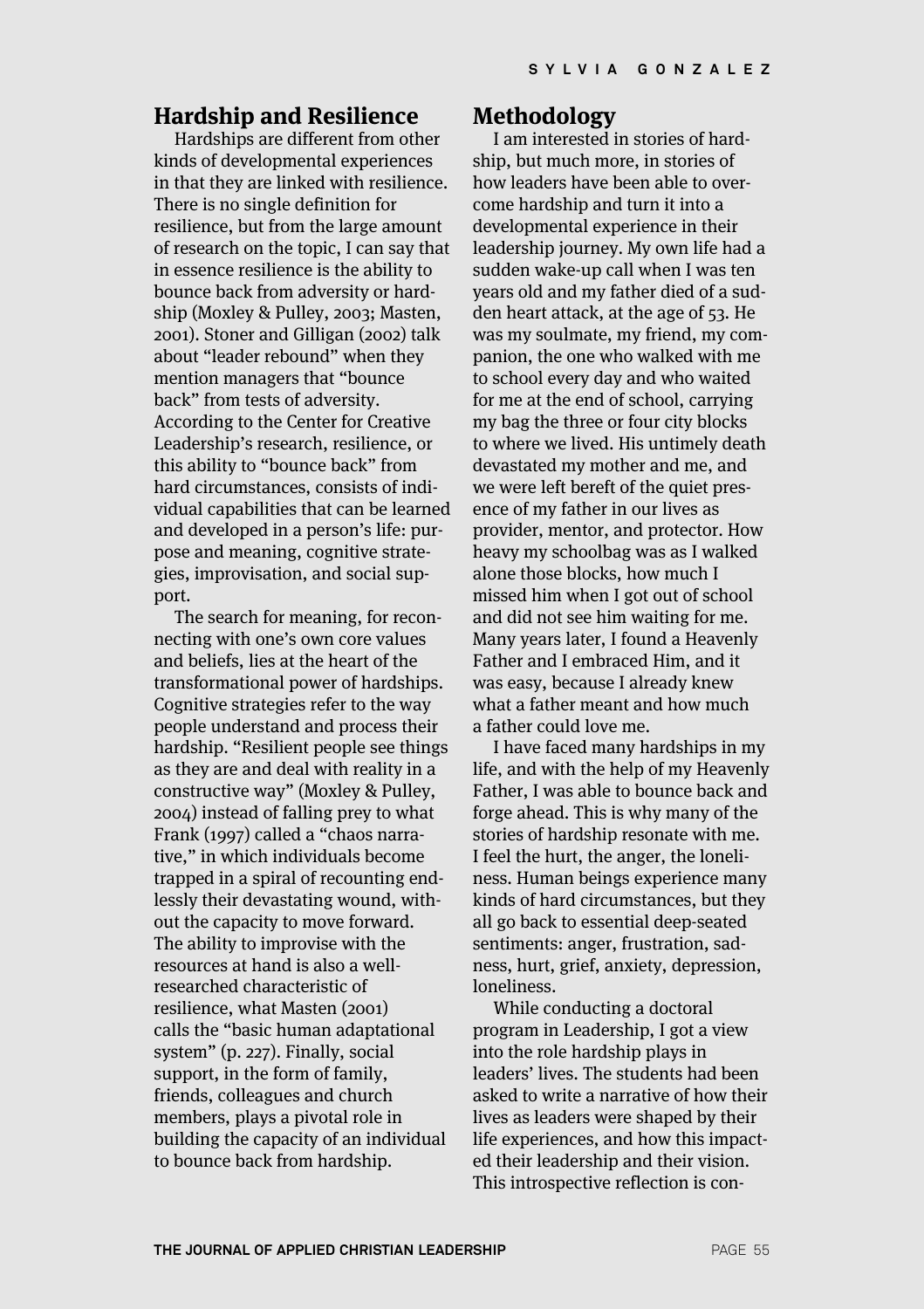#### gruent with what Janson (2008) posits:

Understanding the stories leaders tell followers (and themselves) about their past experiences can provide valuable insight into which experiences leaders consider formative, and why. This is particularly relevant because the impact of a formative experience on a leader depends more on the meaning the leader can make of it rather than on the experience itself and because this knowledge can further help leaders develop new leaders. (p. 76)

As I read 30 life narratives, at that time with the only purpose of better acquainting myself with each one of the students in the program, it became evident that there was a common thread in all of them: the impact of hardship and adverse circumstances in molding their lives and shaping their leadership practices. One of them mentioned how when he was at the peak of his career, feeling arrogant and in control of his destiny, a near-fatal accident caused him to reframe his life. Another one mentioned that she was on a path of uninterrupted professional success until a long illness shattered her dreams. For another, a traumatic demotion and work re-location was the beginning of many years of confusion and loss until he bounced back.

Intrigued by what I was seeing as a possible connection between hardship and the way these leaders understood and practiced their leadership, I chose a purposeful sample of four of them, three males and one female. All of them hold top leadership positions and all of them mentioned in their life narratives situations of hardship that were key factors in their development as leaders. And all four of them are Christian leaders. I conducted twohour-long interviews with each of them and later carried out a member check, to grasp the significance participants ascribed to their experiences with a greater degree of accuracy (Janson, 2008).

The conceptual framework for the present study lies in two theoretical approaches. One of them comes from Luthans and Avolio (2003), who propose that leaders need to identify actual events that when reflected upon in retrospect contribute to their leadership development. The other approach is based on the concept that people can improve their capacity for leadership and that life experiences can be a "key driver in leader development" (Van Velsor & McCauley, 2004).

#### **Stories of Hardship**

The interviews corroborated what is found in the literature on hardship and its relation to leadership. All of the leaders mentioned that hard circumstances in their lives contributed to a greater sense of their purpose and meaning and enabled them to empathize with others in a different way than before their adversity struck. Sally mentioned that when adversity strikes, you are left "naked, stripped of everything." For her, faith in God and family support was what pulled her through. When Sally was seven and her brother was six years old, their mother got very sick due to a brain aneurysm. For a long time, the mother battled for life. When she started recuperating, she would stare at her children, unable to recognize them. Sally and her brother spent hours showing pictures to their mother and seeing how hard she fought and clung to life. Sally's mother could not walk, and at night she would crawl into the children's rooms to make sure they were warm and safe. "We would not look at her or say any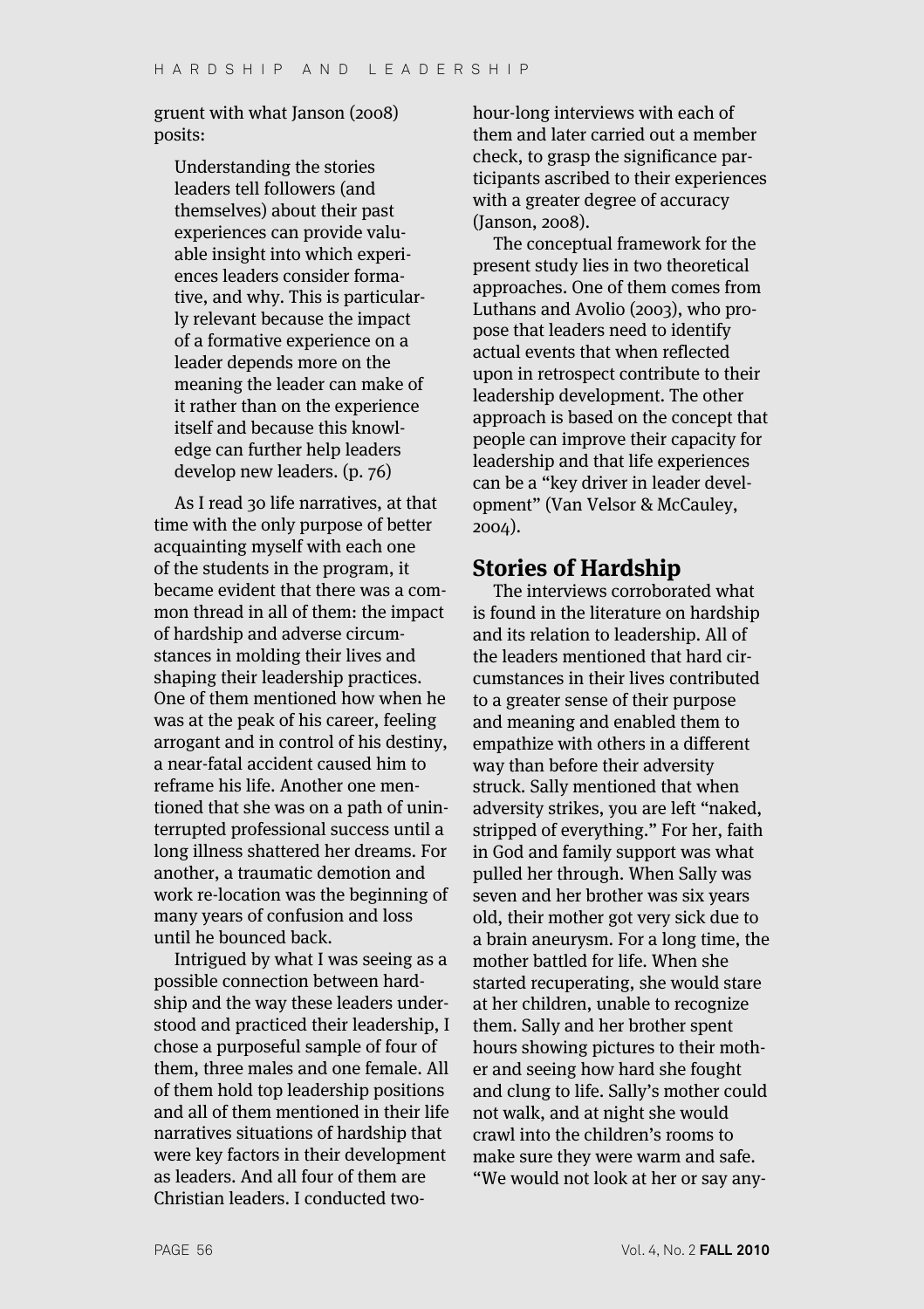thing, because we knew it would hurt her to know that her children would see her crawling."

Sally says her mother taught her to fight in spite of hardship. "Sometimes when there are strong winds in my life, they shake me for a couple of days, then, I say, NO, I was not raised like this." When Sally was 16 her mother had another stroke, this one not as bad as the first. Sally's mother retained her memory, but could not move, could not button her clothes, and became once again totally dependent on others. Sally and her brother saw their teen years cut short. They had to cook, clean, and take care of their mother. Yet Sally credits this hardship that truncated her childhood and teen years with the stamina and the strength to fight through many events in her life and to be today a top leader in a country with few women leaders.

Sally's experience with the hardship of facing her mother's chronic health situation, which persists in a lesser degree even today, shows that it plays a role in the way leaders approach their leadership and in acquiring leadership maturity. With this idea in mind, Van Velsor and McCauley (2004) present a model of leadership development that has three key elements: challenge (hardship), assessment (self-reflection), and support. "When we look at any type of developmental experience. . . we find that they are most effective when all these three elements are present"  $(p, 5)$ .

Experiencing hardship led Sally to assess and redefine her core values and the meaning of her life. "It is possible to live through many hardships when we believe that there still is someone or something worth living for" (Nouwen, 1995, p. 73). This quest for purpose and meaning Sally has also transferred to her workplace by

encouraging her subordinates to seek a clearer mission and vision for their tasks and the way they approach their work. Being individually resilient has helped her to see her organization as also able to be resilient in uncertain times. Stoltz (2004) maintains that "the resilience of organizations depends in great degree on the resilience of the individuals who comprise it" (p. 18). Resilient leaders can teach other to be salient, and their example provides a model for others to emulate.

Pedro was born in a very poor household, yet his parents were loving Christians that instilled in their children the core values and beliefs that have sustained him up to now. His life has been a series of peaks and valleys. "Sometimes it seems more valleys than peaks," he says, and yet, every time he bounces back. "God takes me higher and higher than before." He credits his faith in God and the support of family as crucial for being resilient, in spite of all "the beatings in life I have endured." There is an analogy with an organization's peaks and valleys. We live in turbulent times, where change and uncertainty are the common denominators, and sometimes, it seems "more valleys than peaks."

Pedro lived in a valley very far from big cities. One day when he was 10 or 11 years old, his father took him by the hand and they climbed a high peak. Pedro had always been fascinated by planes and his father had told him that one day he would take him to a place where there would be an airport and he could see planes. On the way to the top of the mountain, Pedro was sure that he was going to see this city and the airport. But when they reached the peak, after hours of climbing, to his dismay he saw only more valleys and more peaks, all the way to the horizon.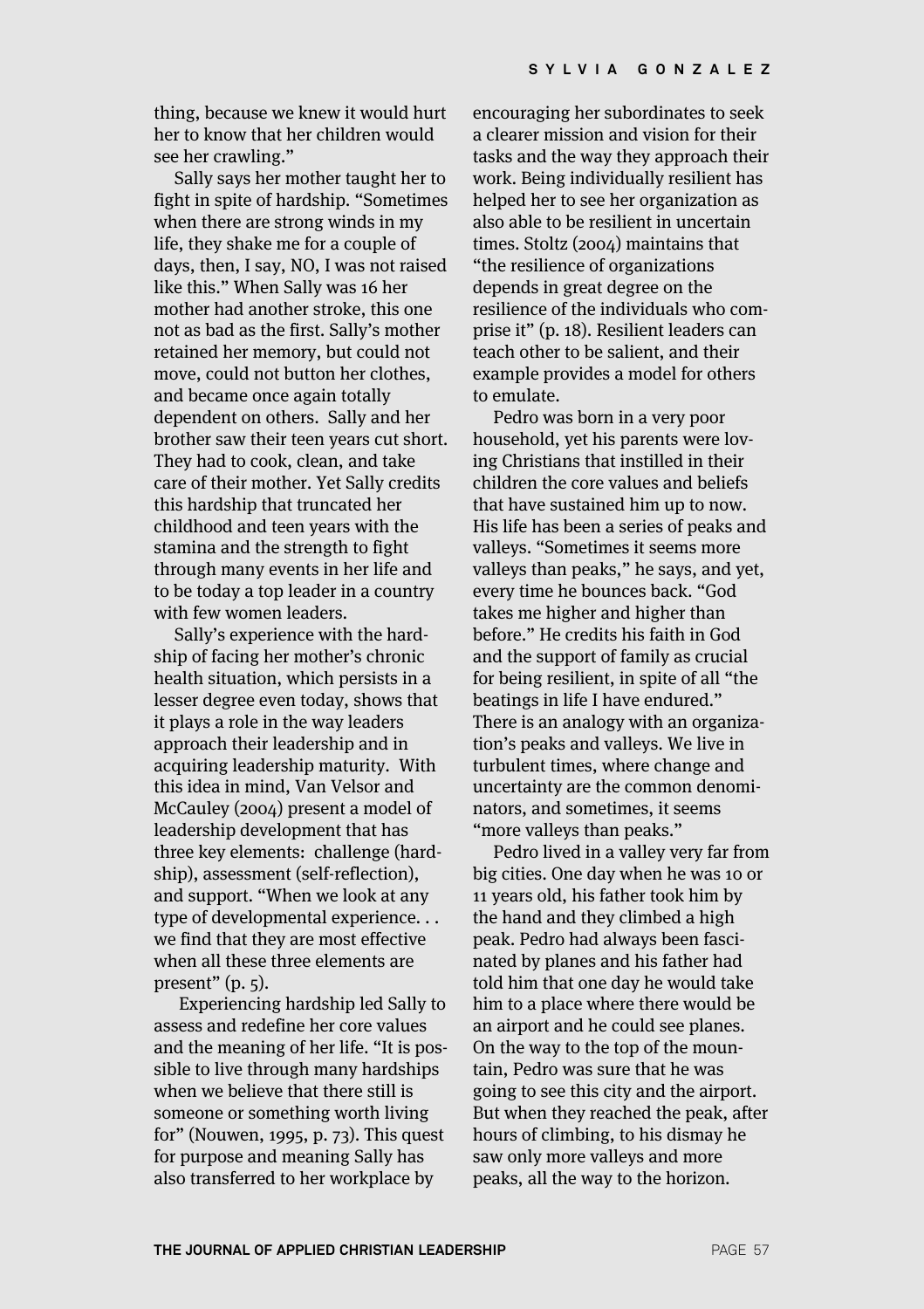Profoundly disappointed, he turned to his father and said: "Dad, I thought I was going to see the city and the planes." "Well, son," his father replied, "in life you will climb many peaks, and when you reach a peak there will be another peak, but in each peak you will be able to see farther and farther. And one day you will reach your last peak and then you will meet God."

Pedro wanted to study. One day the opportunity came for him to go to a distant city to enroll in higher education. His parents, extremely poor, were barely able to give him money for the bus fare. Before hugging her son and saying goodbye, his mother put in his hands the only treasure she had and her only connection to the outside world: an old transistor radio. It would be many years before Pedro was able to see his parents again, but that old radio was a constant reminder of his home and his own desire to gain an education and to rise above poverty. "Who would have thought," Pedro says, that out of that humble beginning, "today I would end up with a PhD in Leadership?" Pedro has climbed many peaks in his life, and he has had many valley encounters, but no matter what hardship he has faced he always knew that God would take him to a higher peak.

Cognitive strategies such as making sense of life's formative experiences are crucial for resilience, but so is faith. Hamel and Valikangas (2003) appropriately mention that resilience in companies and organizations is "not about responding to a onetime crisis. It's not about rebounding from one setback." What is needed are leaders who have the capacity for resilience, for what they call "riding on resilience," in Pedro's words, "from peak to valley to peak." And for Christian leaders, faith in the ultimate

design of God for every human life is the backbone for coping with hardship. "And we know that in all things God works for the good of those who love Him, who have been called according to His purpose . . . . Who shall separate us from the love of Christ? Shall trouble or hardship or persecution or famine or nakedness or danger or sword?. . . No, in all these things we are more than conquerors through Him who loved us" (Romans, 8:28, 35, 37, NIV).

A common theme in the lives of these four leaders is humility, the notion that without their faith and without the support of others, they cannot go forward in life. Sally mentions that she does not cry easily. "At home, when I go there, I can be fragile, I can cry, and they understand. At home I can be weak; I have also others I can be weak with." This notion of need, of being "wounded" and vulnerable (Nouwen, 2004), is what leads them to be better leaders.

Rebecca Merrill (2010) calls leaders such as Sally "starfish" leaders, because in spite of experiencing "misfortune, pain, suffering and tragedy," and venturing "into a valley of deep wounding and pain-based learning . . . ultimately, this journey results in a regenerated state of wholeness, an enlarged capacity for greater personal leadership for the world" (pp. 2, 3). Starfish leaders emerge from the process of hardship being able to lead with "integrity, wisdom, and resilience" (p. 6). Or, as Bolman and Deal (2001) express so eloquently, "wounds provide an eye to find new possibilities" (p. 59).

One of the leaders shared the story of a near-fatal accident in which he almost drowned. Robert had been blessed with a rapid ascent into power positions. There was nothing that was not reachable. The more selfconfident he became, the less confi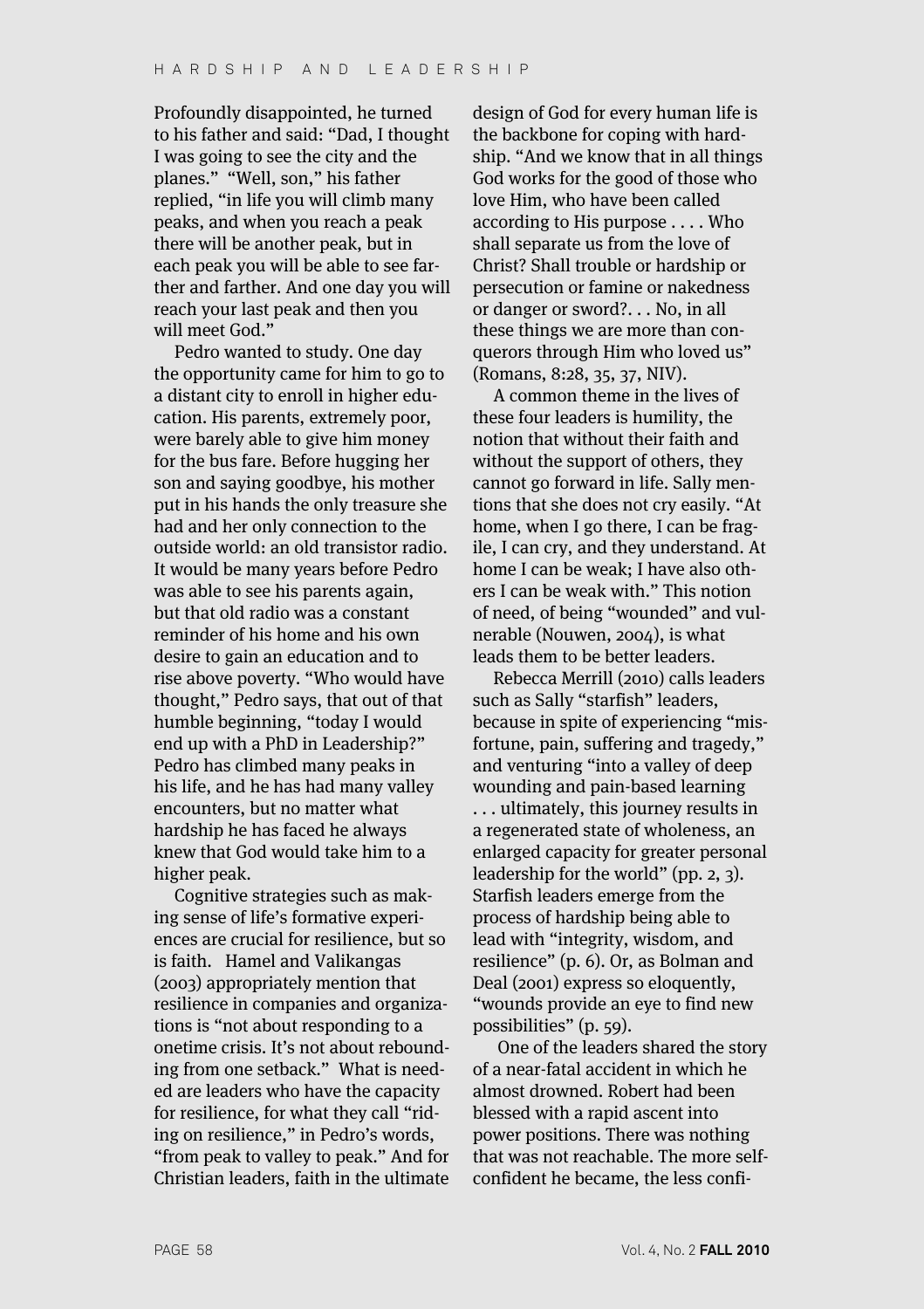dent he was that God was leading the way. As Robert told me about the drowning incident, I could picture the river, overflowing and running rapidly, and him and his friend gasping for air. I could feel the utter helplessness of those seconds and minutes in which he tried frantically to hold on to life and not go under to never come back again. His mind, keenly alert in the moments of peril, flashed back all his life in front of him. He saw how arrogant he had been in his dealings with others. He saw the times in which he had not relied on God. In desperation Robert asked God to save him and give him the chance to become a better person, a better husband and father, and a better leader. And that's when he felt a strong arm pulling him up and taking him to safety. His friend drowned.

It took a long time for Robert to reel back from this event. He felt disoriented, lacking focus and understanding of what the future held. He was impacted by his friend's death and did not understand why he had lived while his friend had died. Youseff & Luthans (2007) explain that the affected individual needs time, energy and resource investment to recover, rebound and return to an equilibrium point. In time, Robert was able to recover and use this event for an opportunity to grow. Now, whenever Robert feels that he is in control of everything, or "arrogant and self-centered," he goes back again and again to this self-narrative and gains the right perspective, that without God and the support of others he would not have survived the drowning. As a leader, he now knows that some things are totally out of his control, and that he needs to work with whatever resources and capacities are at hand.

Leo faced serious setbacks in his professional life. When he was ready

for a promotion, after many years of hard and steady work, he was instead demoted and his former job was given to a friend of his boss. Leo is a quiet, reserved man; I cannot picture him angry or enraged for this and other injustices he went through in his professional life. And yet, they had a bearing on his life and how he acts based on principles. He was finally sent to a remote city, away from the capital, and there he had to work under very difficult circumstances. That location was in itself a hardship and he thought he was going to be "buried" there for many long years. On top of this, when he arrived at his new workplace he learned that the person he was going to replace had decided to remain in that position, and so Leo was further demoted to a placement that is usually given to new accountants and not to people with many years of management experience.

What struck me during this conversation was the fact that he was at peace with this injustice. He recognized the inappropriate action brought about by his boss, as well as the results of this last demotion, but he eventually was able to come to terms with it, surrendering this situation to God. Stories about hardship dwell abundantly on perceived organizational injustice, from a demeaning expression to situations of demotion, mobbing or even open aggression (Nuñez & Gonzalez, 2009). Why did Leo continue to work for a supervisor who was clearly a "toxic leader"? Lipman-Blumen (2005) mentions that when followers are confronted with the kind of supervisor that Leo had, there are several rationalizations for staying or leaving. In Leo's case, he mentioned time and again that there were two roads open to him: taking his case to human courts, or opting for the celestial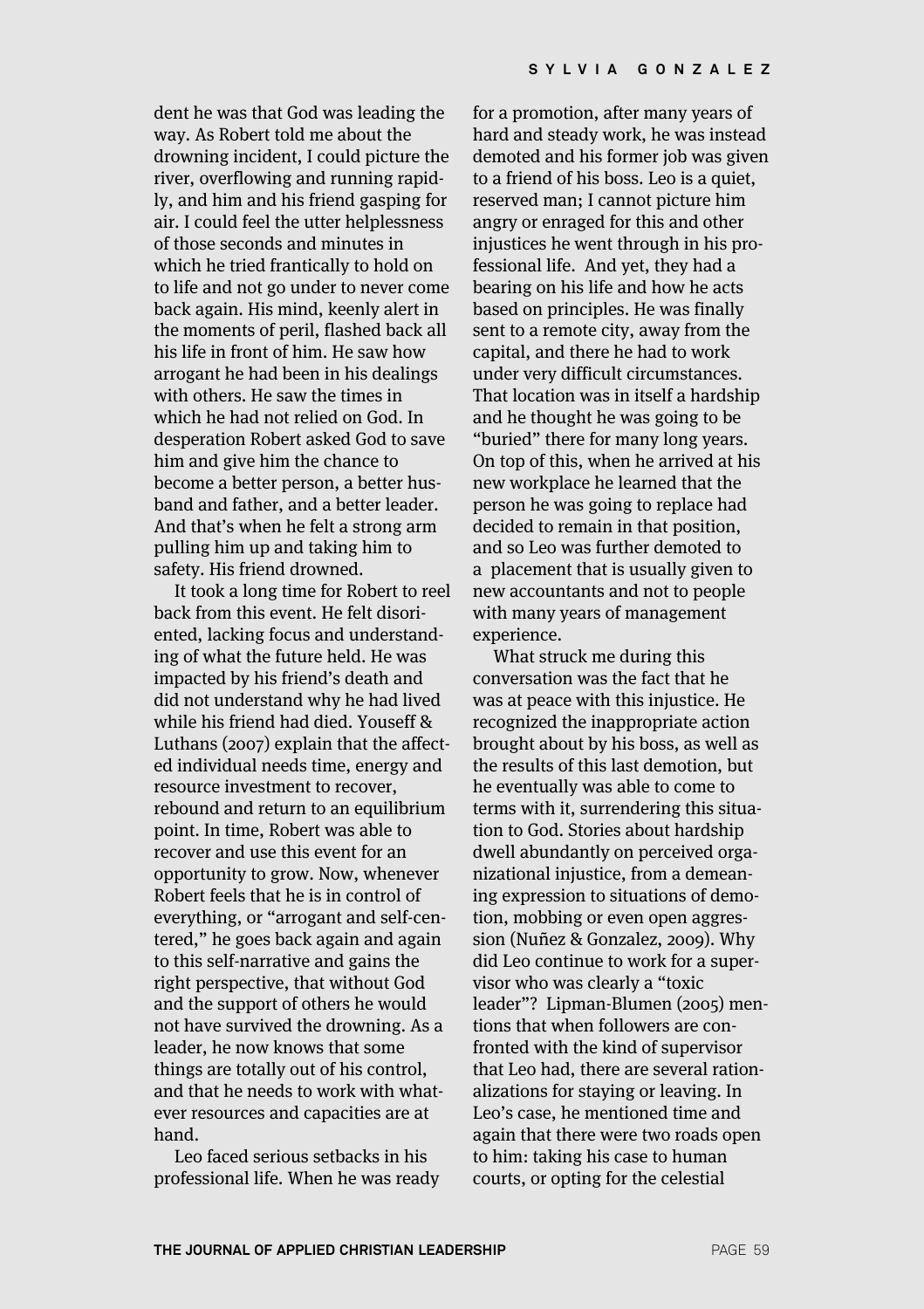court. He chose the latter, finding courage in the word of God: "He will judge the world in fairness; he will decide what is fair for the nations. The Lord defends those who suffer; He defends them in times of trouble. Those who know the Lord trust him, because he will not leave those who come to him" (Psalm 9:8-10, NCV). It reminds me of Hannah, the mother of the Old Testament prophet Samuel. When confronted with an accusation from Eli, the priest, she responded with "calm self-restraint" (Comentario Biblico Adventista, p. 456). Leo found the kind of peace that comes from a complete surrender to God.

Bennis and Thomas (2002) write that not all leadership crucibles are life-threatening events. Leo was confronted with an experience of rejection and prejudice. "Being a victim of prejudice is traumatic because it forces an individual to confront a distorted picture of him or herself, and it often unleashes profound feelings of anger, bewilderment, and even withdrawal" (p. 40). For some, though, experiences of rejection or prejudice are clarifying events. After a disquieting time of inner chaos and disruption, Leo was able to find forgiveness in his heart and to work at reconciliation. With the passing of time, he was able to move forward in life, bouncing back from these two demotions with a new sense of purpose and meaning. A few years later, he was invited back to the capital for a top leadership position. Leo credits his faith in God as the catalyst that helped him bounce back from a hurtful situation, with no animosity towards the people who had so mistreated him.

## **Conclusions**

This exploratory study, conducted with four top Christian leaders, was an attempt to understand the role that

hardship played as a developmental experience in their leadership. I intend to continue to explore this theme in more depth in further studies.

Based on these first findings, I suggest a model of the relationship between hardship and resilience (see Figure 1). This is a modification of the model presented by Moxley and Pulley (2004). In the lessons learned from hardship, I have retained their four elements: self-knowledge, sensitivity and compassion, knowing one's own limits, and being flexible. Because faith featured prominently in the life narratives and the oral interviews of the four Christian leaders I interviewed, I have added faith as the main component of the resilient characteristics of Christian leaders. I have retained the "purpose and meaning," "cognitive strategies" and "improvisation" as presented by Moxley and Pulley.

Given the importance of processing life experiences in leadership doctoral programs or leadership development programs, it is evident that they constitute a pathway to building selfknowledge that in turn builds on characteristics of resilience. Telling stories of one's own life is not only important for the leader, but also for followers (Sparrowe, 2005). The interviewees expressed that this repeated going back to their "stories of hardship" and how they were able to overcome provided the tools to face adversity the next time it came around. It reminds us of many Bible passages that admonish us to remember past hardships and how God was able to lift us up from them. "I will remember the deeds of the Lord; yes, I will remember your miracles of long ago. I will meditate on all your works, and consider your mighty deeds . . . . Then they would put their trust in God and would not forget his deeds" (Psalms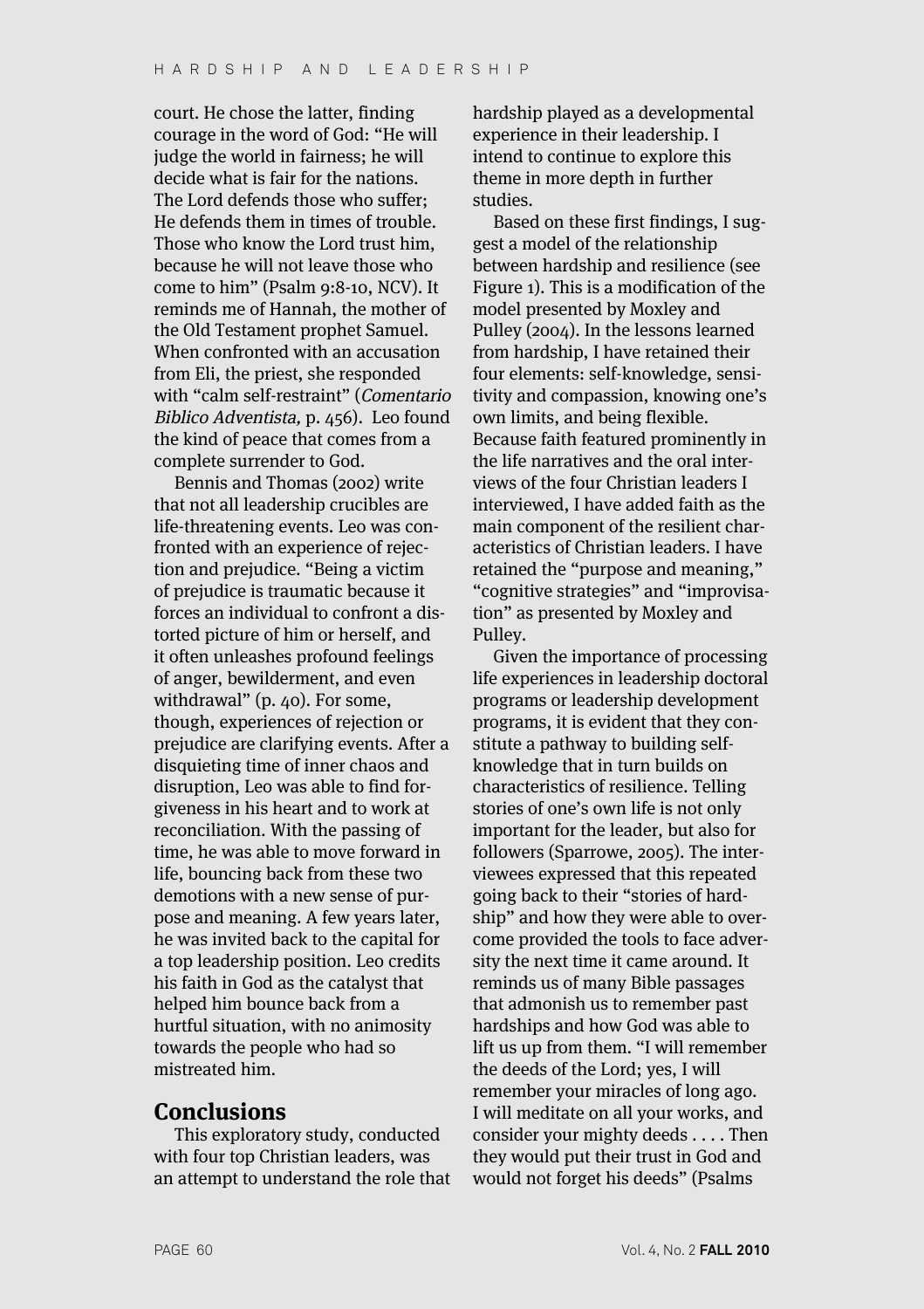

Figure 1: Relationship between hardship and resilience (modified from Moxley and Pulley, 2004).

77:11, 12; 78:7, NIV). "Blessed are those whose strength is in you, and whose hearts are in your paths. When they go through the valley of tears, you will turn it into a spring, as when the rains fill the pools of water. They will go from miracle to miracle and will see God in Zion" (author's English translation of Psalm 84:5-7, RV 1960 Spanish). "I will turn the darkness into light before them and make the rough places smooth. These are the things I will do; I will not forsake them" (Isaiah 42:16, NIV).

The quest underlying the present exploratory research was a desire to understand if there is a connection between hardship and leadership. The Christian leaders I interviewed believe that their effectiveness and success as leaders is due to the way they have processed and faced the hardships in their lives. The experience of bouncing back from adversity and crisis imbues their lives with a heightened sense of purpose and meaning. They have learned to make realistic use of the resources they have at hand. But above all, they

consider their faith in God the indispensable component in their ability to bounce back when hardship hits them with full force.

\*The names of leaders mentioned in this article, with the exception of John Shinsky, are fictitious in order to protect confidentiality.

#### **References**

- Bennis, W. G., & Thomas, R. G. (2002). Crucibles of leadership. Harvard Business Review, 80(9), 39-46.
- Bolman, L. G., & Deal, T. E. (2001). Leading with soul: An uncommon journey of spirit. San Francisco, CA: Jossey-Bass.
- Clinton, R. (1988). The making of a leader: Recognizing the lessons and stages of leadership development. Colorado Springs, CO: NavPress.
- Comentario Bíblico Adventista del Séptimo Día (1980, Vol. 2, pp. 456). Mountain View, CA: Publicaciones Interamericanas.
- Frank, A. W. (1997). The wounded storyteller: Body, illness, and ethics. Chicago, IL: University of Chicago **Press**